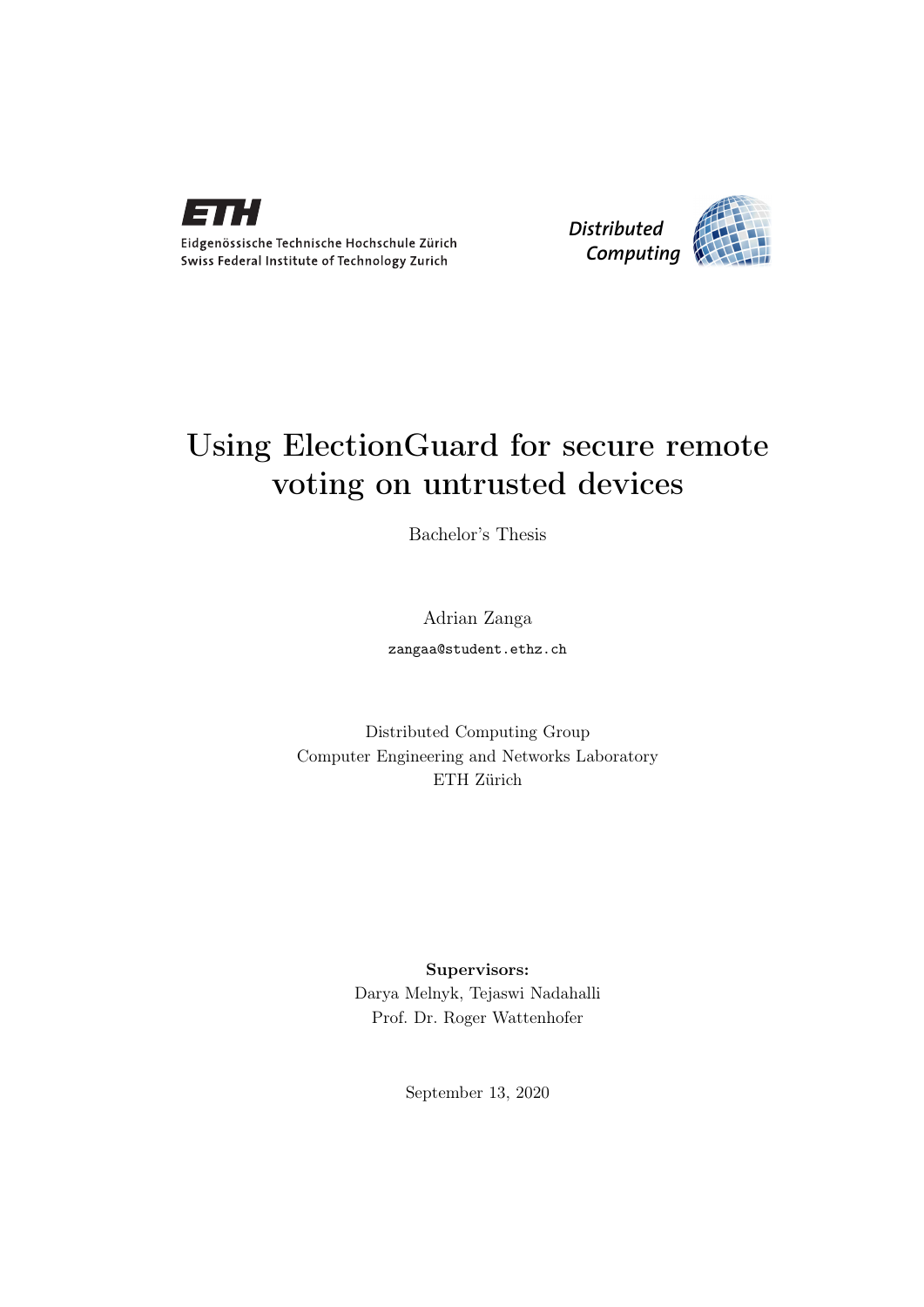# Acknowledgements

<span id="page-1-0"></span>I was fortunate that Darya Melnyk and Tejaswi Nadahalli gave me lots of constructive advice as well as helpful ideas and took time for lengthy discussions throughout the work on this thesis. Thank you!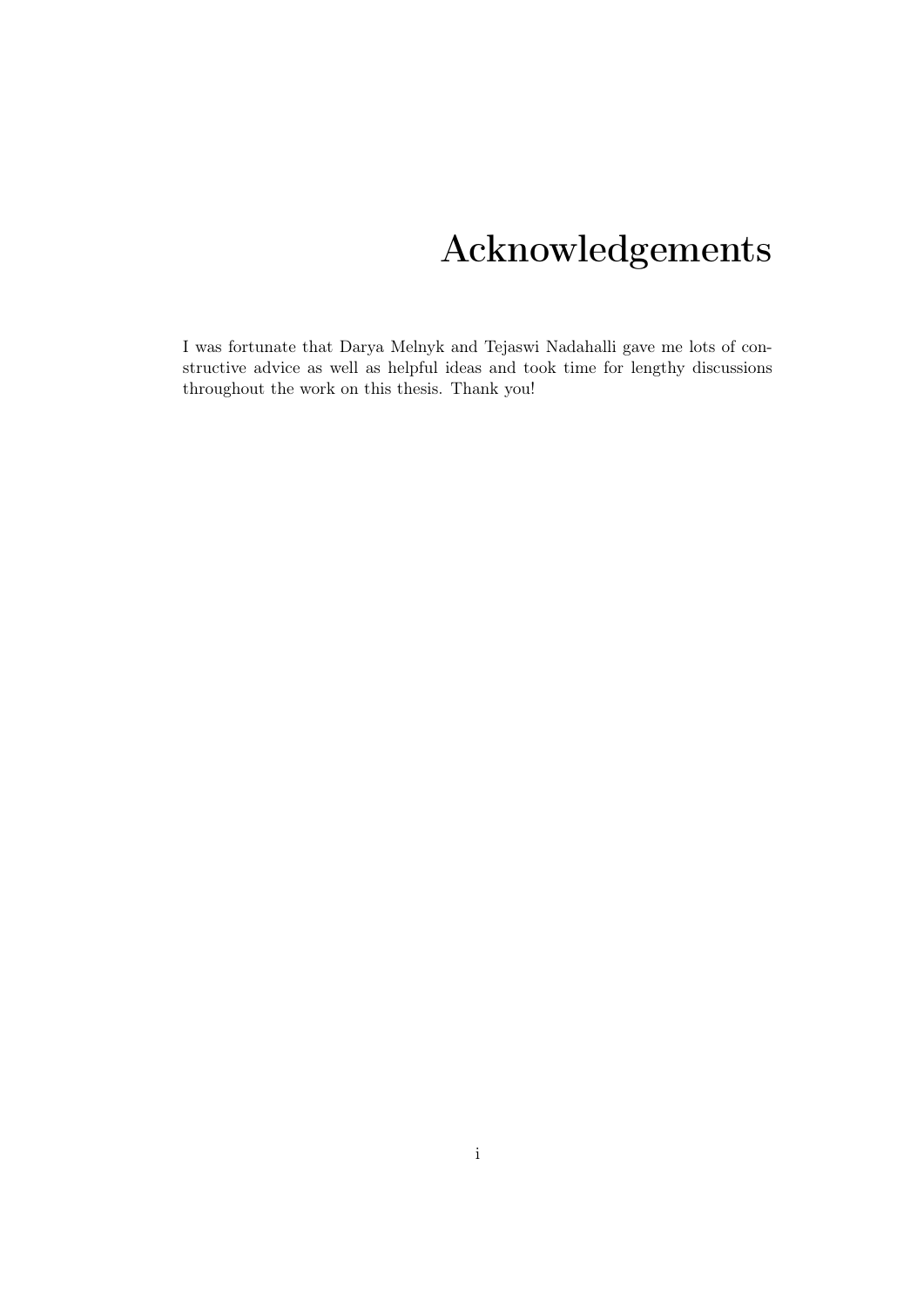# Abstract

<span id="page-2-0"></span>One of the most promising systems for electronic voting is currently being developed by Microsoft under the name ElectionGuard (Benaloh et al., 2020). It is intended for use in dedicated voting booths and therefore has some functional limitations compared to e-voting systems specifically designed for use in a remote environment.

A recently proposed protocol, Artemis (Boss et al., 2019), provides security and privacy against malicious voting devices. This paper describes ideas, slight modifications, and implementation for this protocol on ElectionGuard.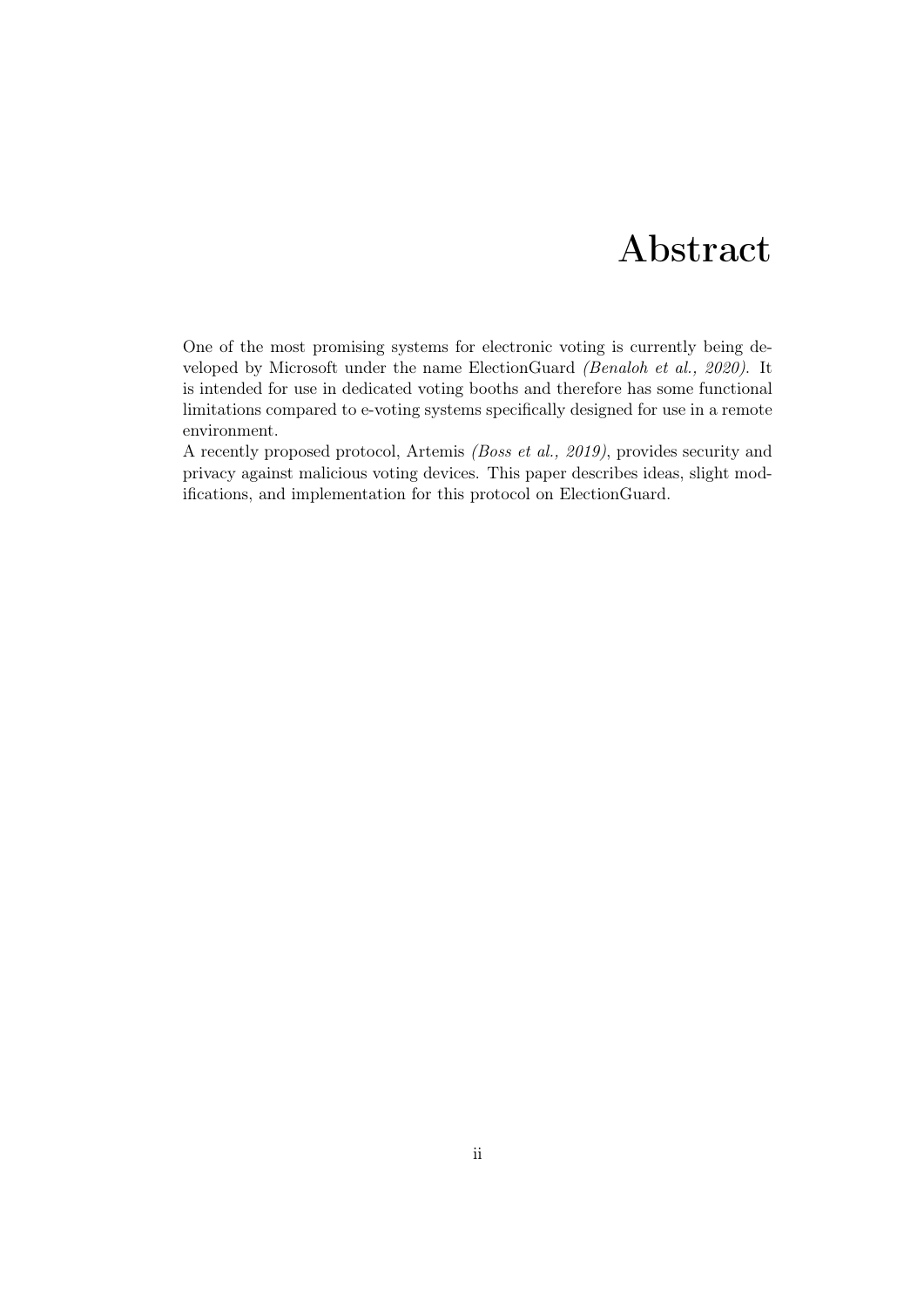# **Contents**

| Acknowledgements<br><b>Abstract</b> |     |                                                                                                   |                  |  |
|-------------------------------------|-----|---------------------------------------------------------------------------------------------------|------------------|--|
|                                     |     |                                                                                                   |                  |  |
| $\bf{2}$                            |     | <b>Background</b>                                                                                 | $\boldsymbol{2}$ |  |
|                                     | 2.1 |                                                                                                   | $\overline{2}$   |  |
|                                     | 2.2 | ElectionGuard                                                                                     | $\overline{2}$   |  |
|                                     |     | 2.2.1                                                                                             | $\overline{2}$   |  |
|                                     |     | Cryptographic Primitives<br>2.2.2                                                                 | $\overline{4}$   |  |
|                                     |     | 2.2.3                                                                                             | $\overline{4}$   |  |
|                                     | 2.3 | <b>Artemis</b>                                                                                    | $\overline{5}$   |  |
|                                     |     | $Protocol \dots \dots \dots \dots \dots \dots \dots \dots \dots \dots \dots \dots \dots$<br>2.3.1 | 5                |  |
| 3                                   |     | <b>Adaption</b>                                                                                   | 6                |  |
|                                     | 3.1 | Vote creation $\ldots \ldots \ldots \ldots \ldots \ldots \ldots \ldots \ldots$                    | 6                |  |
|                                     | 3.2 |                                                                                                   | $\overline{7}$   |  |
| 4                                   |     | Implementation                                                                                    | 8                |  |
|                                     | 4.1 |                                                                                                   | 8                |  |
|                                     | 4.2 |                                                                                                   | 9                |  |
|                                     | 4.3 | ElectionGuard Voting Terminal and Assistant                                                       | 9                |  |
|                                     | 4.4 | Registrar                                                                                         | 11               |  |
|                                     | 4.5 | <b>Additional Code</b>                                                                            | 12               |  |
|                                     |     | 4.5.1                                                                                             | 12               |  |
|                                     |     | 4.5.2                                                                                             | 12               |  |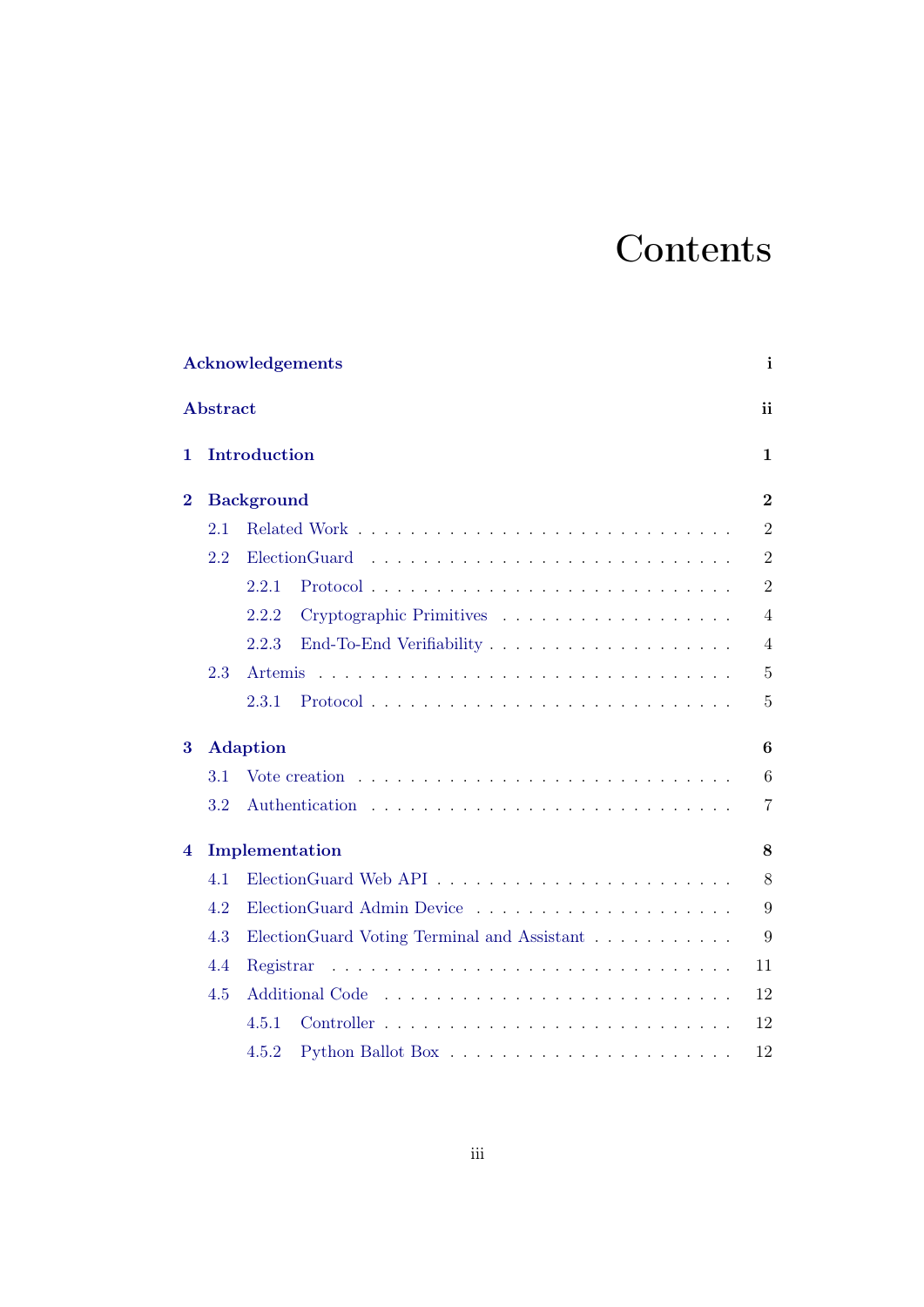| <b>CONTENTS</b>     |               |    |
|---------------------|---------------|----|
|                     | 5 Conclusions | 13 |
|                     |               | 13 |
| <b>Bibliography</b> |               |    |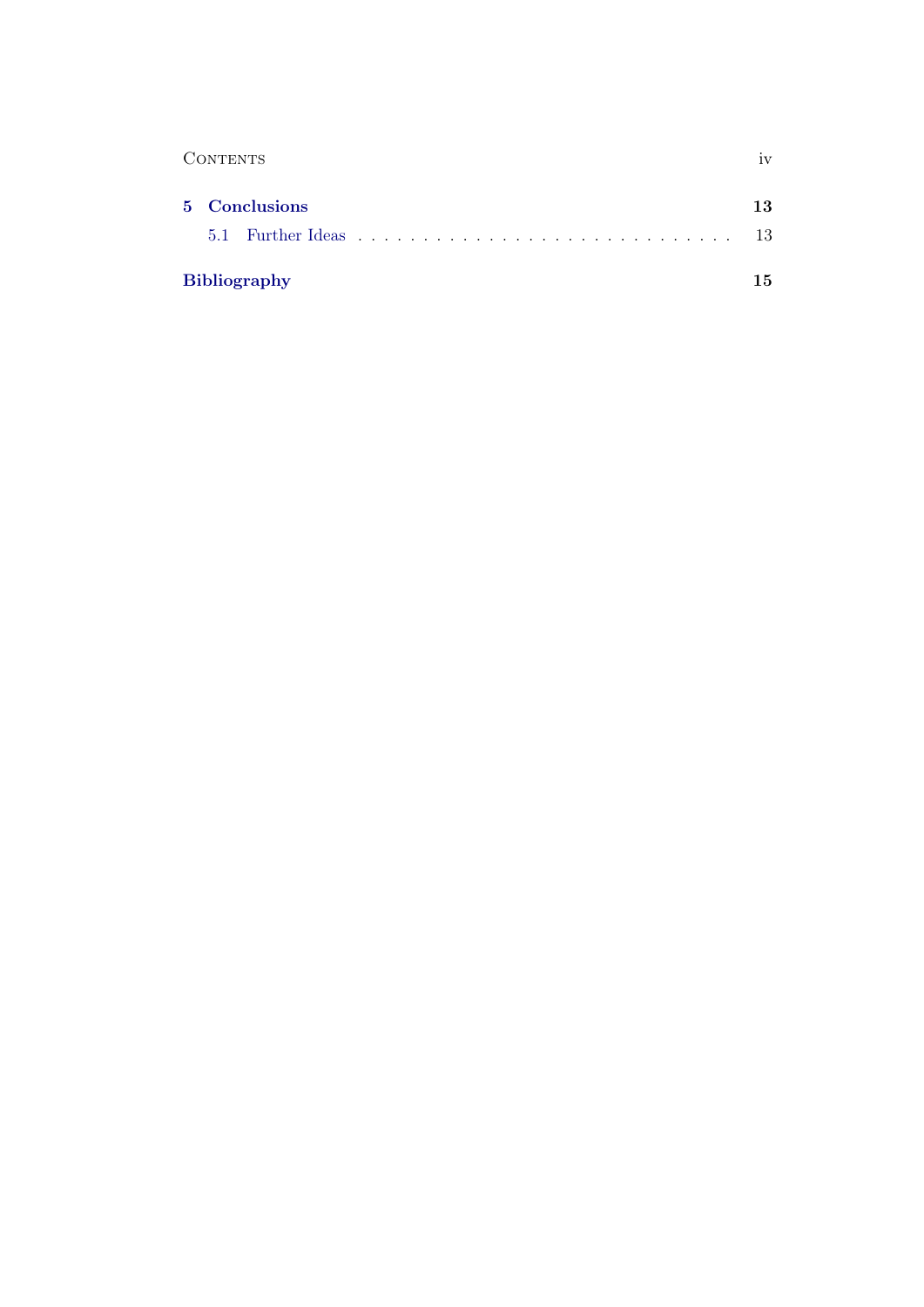# CHAPTER<sub>1</sub> Introduction

<span id="page-5-0"></span>The popularity of electronic voting is growing rapidly as an increasing number of nations and organizations seek to improve their voting mechanisms. There are many reasons for electronically casting and counting ballots, such as speed, cost-efficiency, and voter turnout. On the other hand, such systems open up new vectors of attack for tampering in an election. Therefore, solutions must be found to ensure the integrity of such systems. A relatively new system for casting and accumulating ballots is ElectionGuard [\[1\]](#page-19-1), which is currently being developed by Microsoft. It is intended to run on dedicated devices in the voting booths. This thesis will focus on how ElectionGuard can be adapted to enable remote voting and to deal with the new risks of such a system. Two main challenges of remote voting are voter authentication and guaranteeing privacy. The latter is the main focus of this thesis. Artemis [\[2\]](#page-19-2) is a proposed protocol for the Helios e-voting system [\[3\]](#page-19-3) that achieves the correctness and confidentiality of a vote as well as receipt-freeness using multiple devices, assuming that at least one of the devices is not corrupt. In this thesis, I will demonstrate how Artemis can be implemented on top of ElectionGuard and discuss some necessary modifications to both systems required to achieve this.

Chapter 2 gives an overview of ElectionGuard and Artemis. In Chapter 3, I will describe the necessary changes to the Artemis protocol such that it can be implemented on top of ElectionGuard. I will explain the details of my implementation in Chapter 4. Finally, in Chapter 5, I will briefly discuss some ideas for possible future directions.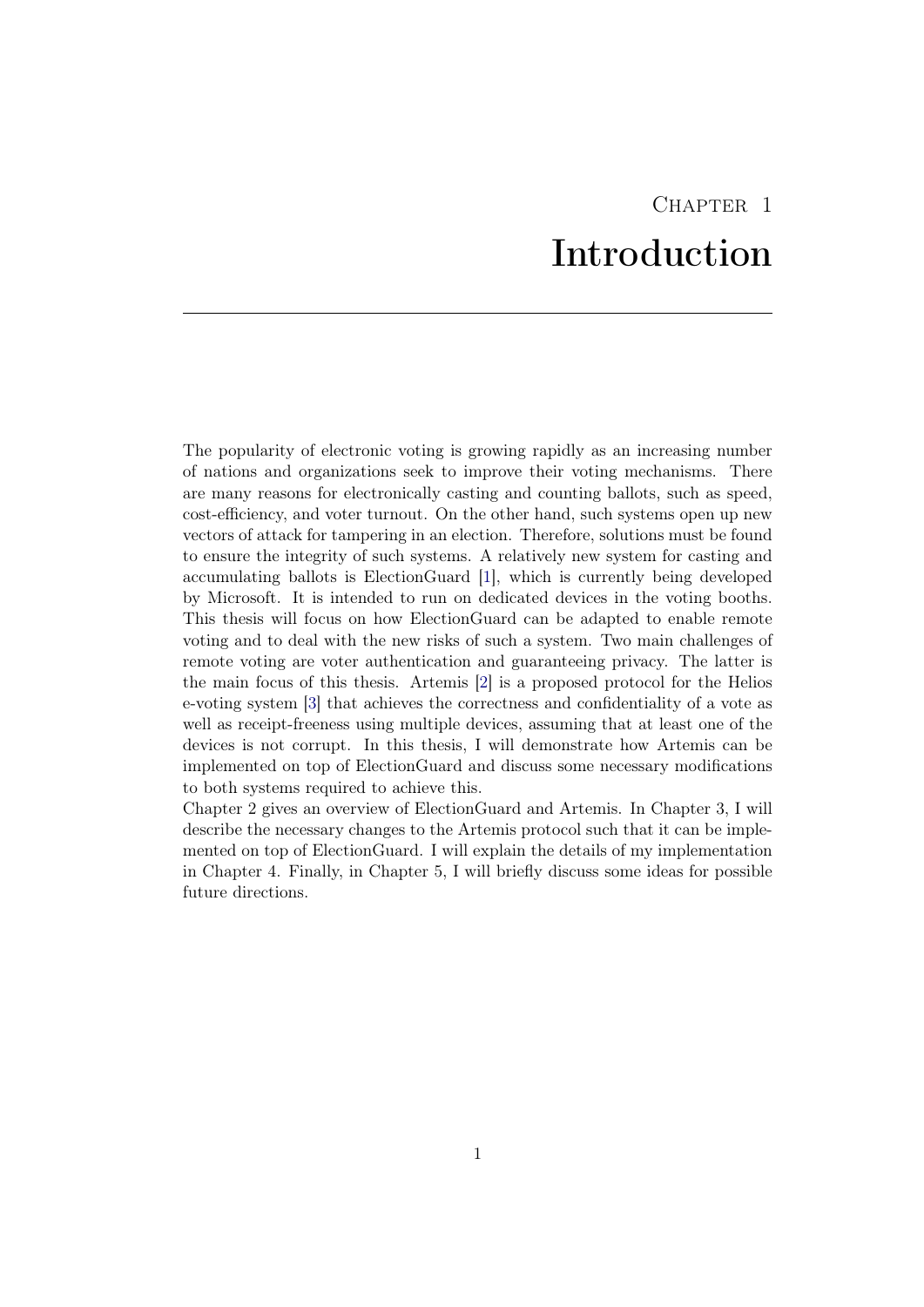# $CHAPTER$  2 Background

## <span id="page-6-1"></span><span id="page-6-0"></span>2.1 Related Work

Two different proof systems are mentioned in this thesis. One of them is the Groth-Sahai [\[4\]](#page-19-4) system which is used by Helios to prove that encrypted ballots are valid. The second proof system follows the Chaum-Pedersen protocol [\[5\]](#page-19-5). It is implemented in ElectionGuard and its adaption is described in detail in [\[6\]](#page-19-6). The PrivApollo paper [\[7\]](#page-19-7) lies a foundation for the Artemis protocol, outlining the idea of using a second device together with a candidate-color mapping to guarantee the privacy of a voter.

Helios [\[3\]](#page-19-3) is one of the first voting systems to enable cryptographic auditing. Although Helios is intended for use in remote voting, it is quite similar to ElectionGuard. Some differences are mentioned in Chapter 3 of this paper.

## <span id="page-6-2"></span>2.2 ElectionGuard

ElectionGuard is a system for holding end-to-end verifiable elections and consists of multiple open-source components developed by Microsoft. It is still in its early stages but a first pilot has been successfully carried out earlier this year in an election in Fulton, Wisconsin [\[8\]](#page-19-8). It is important to note that voter authentication is not part of ElectionGuard. Rather, it is the task of the election staff to grant access to the voting booths in which ElectionGuard is running only to those voters who are eligible to vote.

### <span id="page-6-3"></span>2.2.1 Protocol

### Setup

ElectionGuard enables complex elections that span several different districts with different ballot styles, each consisting of a subset of all competitions. For example, a nationwide presidential election could be made possible in which each voter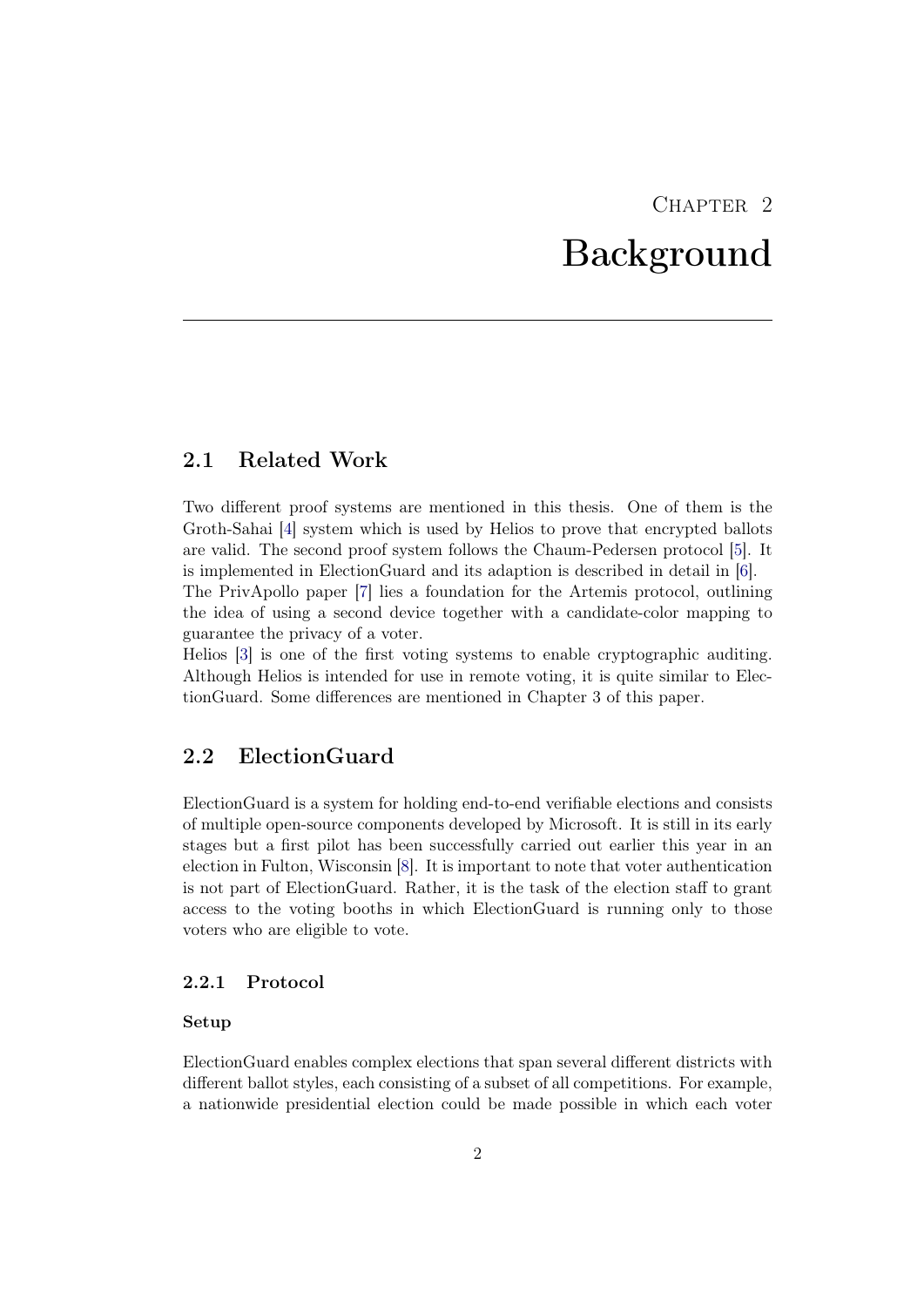### 2. BACKGROUND 3

could additionally vote for representatives in his or her state. Different types of competitions are possible, e.g. one-of-n or  $n$ -of-m. Voting for unlisted candidates can also be allowed. All this data must be configured in the election manifest, which is provided in the form of a JSON file.

### Key Ceremony

The key ceremony is the process by which the election trustees share encryption keys for an election. The trustees are usually election workers, party members, government officials, or media representatives. After the key ceremony, each trustee has a private key. The joint public key is published. The trustees are responsible for holding those private keys that are needed to decrypt the election results. A quorum of trustees can also be specified to compensate trustees who may be missing at the time of decryption.

### Ballot Encryption

The ballots are encrypted on a uniquely identified device intended for use in a voting booth. For each selection, a non-interactive zero-knowledge proof is generated that the encryption is either an encryption of zero or one. In the same way, a proof is generated for each contest that the sum of all encrypted choices is equal to the selection limit of the contest (usually one). Once the user has submitted the ballot to the voting system, a tracking ID is derived from the encrypted ballot.

### Cast or Spoil Ballot

The voter is allowed to audit, or "spoil", a ballot. If a ballot is spoiled, it cannot be included in the final tally, and the voting system must be able to decrypt the ballot. Unlike many other e-voting systems, including Helios, spoiled ballots are put away for later decryption. If the voter decides to "cast" his ballot, it is marked accordingly and included in the final tally.

#### Tally

Homomorphic tallying as described in the next section is used to add together properly formed ballots. This tally can then be decrypted by the trustees to determine the final election result. Proofs that this tally is correctly formed are published. Also, all cast ballots are published in their encrypted form, along with the proofs that they are well-formed. Spoiled ballots are decrypted and published along with their encrypted version and the proofs.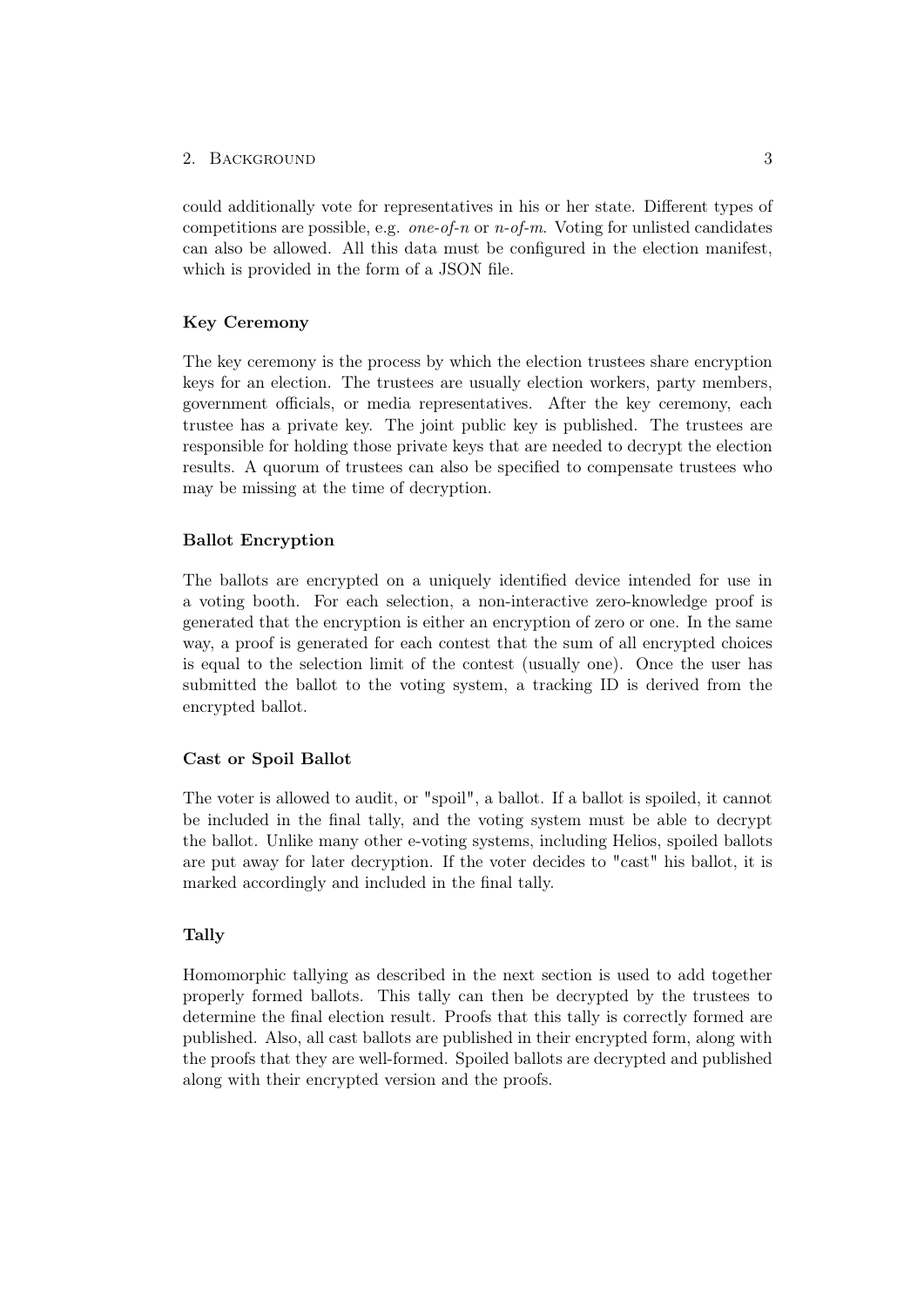#### 2. BACKGROUND 4

### <span id="page-8-0"></span>2.2.2 Cryptographic Primitives

An exponential form [\[6\]](#page-19-6) of the ElGamal cryptosystem [\[9\]](#page-19-9) is used for encryption. In an initial step, primes  $p$  and  $q$  are publicly fixed. A generator  $q$  of the order q subgroup  $\mathbb{Z}_p^r$  is also fixed where  $\mathbb{Z}_p^r$  is the set of  $r^{\text{th}}$ -residues in  $\mathbb{Z}_p^*$ .

The *n* trustees of an election are denoted by  $T_1, T_2, ..., T_n$ . Each trustee  $T_i$ generates an ElGamal key pair consisting of a random secret  $s_i \in \mathbb{Z}_q$  and the corresponding public key  $K_i = g^{s_i} \mod p$ . The joint election public key is

$$
K = \prod_{i=1}^{n} K_i \mod p
$$

There are some additional steps to allow compensation of missing trustees but they exceed the scope of this thesis.

To encrypt a message  $M \in \mathbb{Z}_p^r$  a random nonce  $R \in \mathbb{Z}_q$  is selected. The ciphertext is then constructed as the pair  $(\alpha, \beta) = (g^R \mod p, g^M \cdot K^R \mod p)$ . If the secret s is known,  $(\alpha, \beta)$  can be decrypted as

$$
\frac{\beta}{\alpha^s} \mod p = \frac{g^M \cdot K^R}{(g^R)^s} \mod p = \frac{g^M \cdot (g^s)^R}{(g^R)^s} \mod p = g^M \mod p
$$

Because only two possible messages are encrypted by ElectionGuard, either zero or one, M can be computed from  $q^M$  mod p.

For the tallying step, the homomorphic property of this form of ElGamal encryption is utilized. Given two ciphertexts  $(\alpha_1, \beta_1) = (g^{R_1} \mod p, g^{M_1} \cdot K^{R_1})$ mod p) and  $(\alpha_2, \beta_2) = (g^{R_2} \mod p, g^{M_2} \cdot K^{R_2} \mod p)$  an encryption of the sum  $M_1 + M_2$  can be computed by componenet-wise multiplication:

$$
(\alpha, \beta) = (\alpha_1 \alpha_2 \mod p, \beta_1 \beta_2 \mod p) = (g^{R_1 + R_2} \mod p, g^{M_1 + M_2} \cdot K^{R_1 + R_2} \mod p)
$$

This property is also used in the re-encryption step by adding an encryption of zero to every ciphertext.

### <span id="page-8-1"></span>2.2.3 End-To-End Verifiability

End to End Verifiability (E2E-V) of a voting system follows from three main principles: Cast As Intended, Recorded As Cast and Tallied As Recorded [\[10\]](#page-19-10). E2E-V election techniques enable individual voters to check election results without requiring voters to trust election software, hardware, or procedures. ElectionGuard is designed to give guarantees about these principles:

1. Cast As Intended: The voter can challenge a ballot after the voting terminal has committed to its encryption. Even though a voter will never know the contents of a cast encrypted ballot, they can verify the security of the voting terminal by spoiling as many ballots as they wish. Given that enough voters spoil a ballot, a malicious system will be detected with overwhelming probability.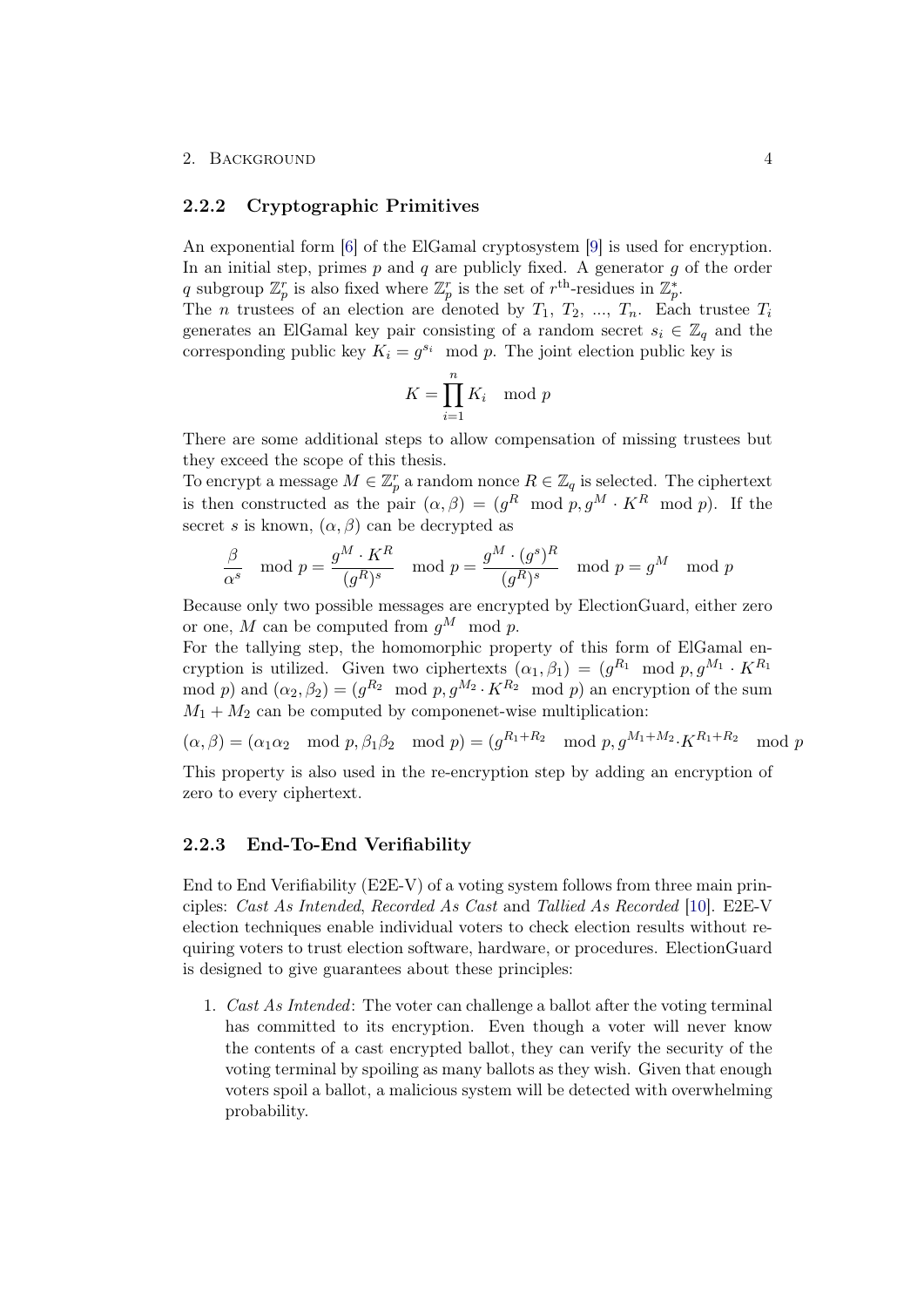### 2. BACKGROUND 5

- 2. Recorded As Cast: A tracking ID is generated for each encrypted ballot. Those tracking IDs are published alongside the election results enabling voters to verify that their ballot was included in the final tally.
- 3. Tallied As Recorded: Alongside the election results, every encrypted ballot including its zero-knowledge proofs is published. This allows full verifiability by third parties.

## <span id="page-9-0"></span>2.3 Artemis

Artemis [\[2\]](#page-19-2) is a proposed protocol to secure against malicious voting devices for the Helios e-voting system. It is inspired by the PrivApollo [\[7\]](#page-19-7) paper, which describes a concept for using additional devices in the vote creation step. The main goal of this thesis is to implement those ideas on the code base of ElectionGuard. Since the concepts of Helios and ElectionGuard are relatively similar it is reasonable to build on Artemis.

### <span id="page-9-1"></span>2.3.1 Protocol

In the original Helios protocol, the user enters his desired vote directly into the voting terminal VT. The VT is therefore a single point that an attacker would have to control to learn about a voter's choice. Because Helios allows remote voting, this scenario is not so far-fetched, since any user with any kind of computer that provides a web browser can participate in an election. Artemis introduces an active voting assistant AVA and an arbitrary number of passive voting assistants VA. The idea behind this is that an attacker cannot learn the choices made by the voter unless all of these devices are malicious.

VT generates a mapping between the list of encrypted ballots and colors and sends it to the AVA. VT then displays the unencrypted mapping, while AVA only displays the colors. The user can choose the color on the AVA that corresponds to the desired candidate as displayed on VT. AVA re-encrypts the already encrypted candidate corresponding to the selected color and publishes it. Therefore neither VT nor AVA will learn the selected candidate unless they collude. The other VA's are used to verify that the encryption steps have been performed correctly. While Artemis describes two types of vote accumulation, namely mix-net tallying and homomorphic tallying, this work focuses only on the latter. The protocol makes the tallying step more difficult, as the ballots are re-encrypted so that normal zero-knowledge proofs become invalid. The use of Groth-Sahai proofs [\[4\]](#page-19-4) solves this problem. Although they are computationally expensive, they can also be re-randomized and are therefore valid after re-encryption. The rest of the tallying step remains unchanged.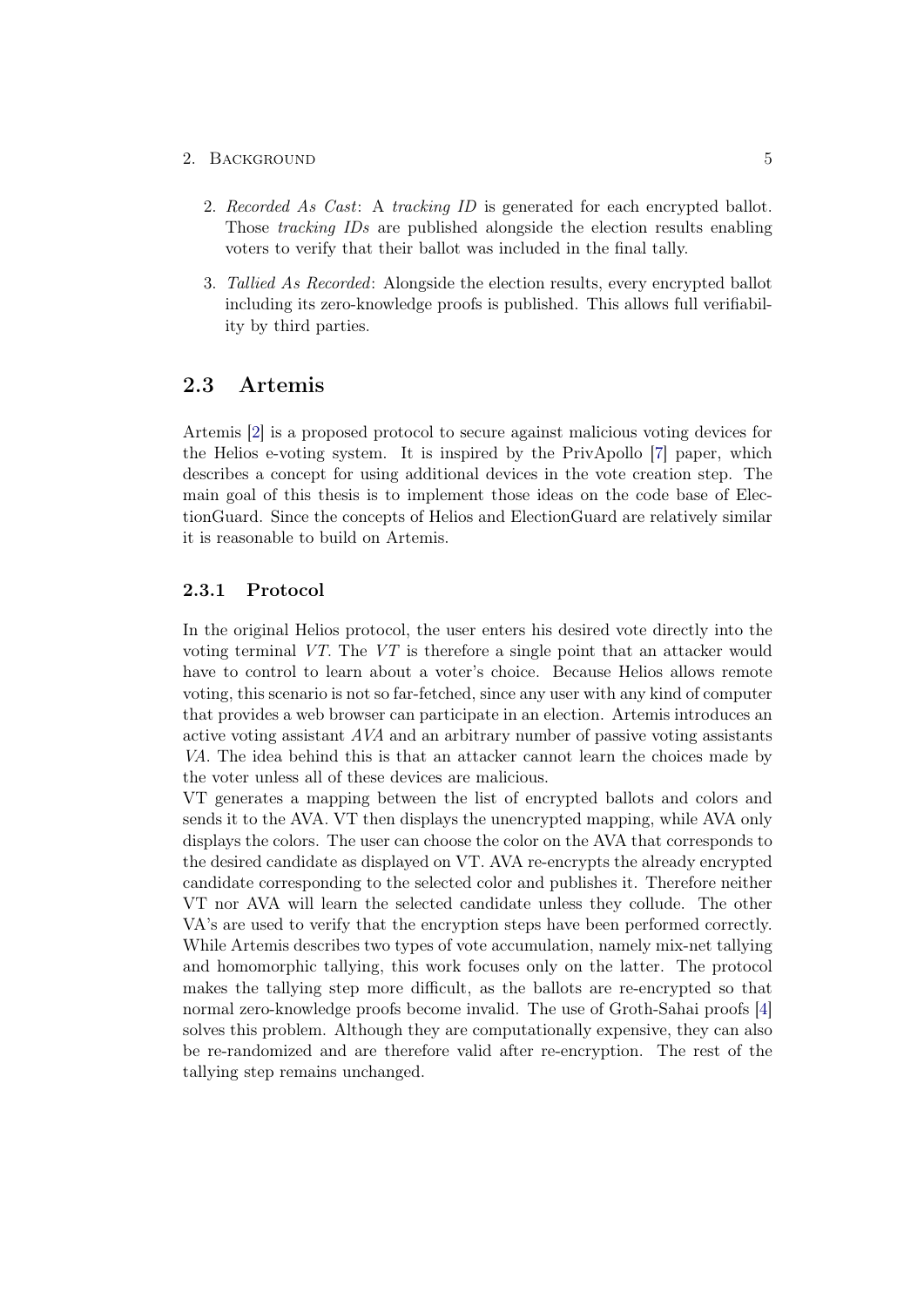# CHAPTER<sub>3</sub> Adaption

## <span id="page-10-1"></span><span id="page-10-0"></span>3.1 Vote creation

One difference between Helios and ElectionGuard is the proof method that guarantees that the ballots are formed correctly. Helios uses Groth-Sahai proofs for this. Encrypted ballots with proofs can be pre-generated to avoid creating those proofs directly on a voter's device. ElectionGuard uses Chaum-Pedersen Zero-Knowledge proofs [\[5\]](#page-19-5), which have the disadvantage that they are invalid after re-encryption.

To minimize changes to the existing ElectionGuard code, I chose a simpler solution instead to fix this problem. Before tallying, each ballot is verified by first accumulating all encrypted votes in a contest. In a second step, the tallying authority decrypts this new ciphertext, which should yield a zero or a one if the ballot has been filled out correctly. If this is the case for each competition, the ballot is included in the final tally. This solution is neither elegant nor efficient, but I chose it due to time constraints. A better solution would be to implement Groth-Sahai proofs for ballot validation.

Using this method, the communication between the voting terminal and voting assistant can be slightly simplified. Initial encryption of the ballot based on the list of choices is not necessary. Instead, the VA can create the first encryptions of the choices according to the voter's decision and return them to VT. VT maps those choices back to the candidates and re-encrypts them.

- 1. VT generates a random mapping between colors and candidates. VT displays this mapping to the voter.
- 2. VT sends only the colors to VA. VA displays these colors to the voter.
- 3. The voter checks the mapping and clicks on the color on VA that corresponds to his or her desired candidate.
- 4. VA encrypts a one for this color and a zero for all other colors with the election public key. It sends the color-encryption pairs back to VT.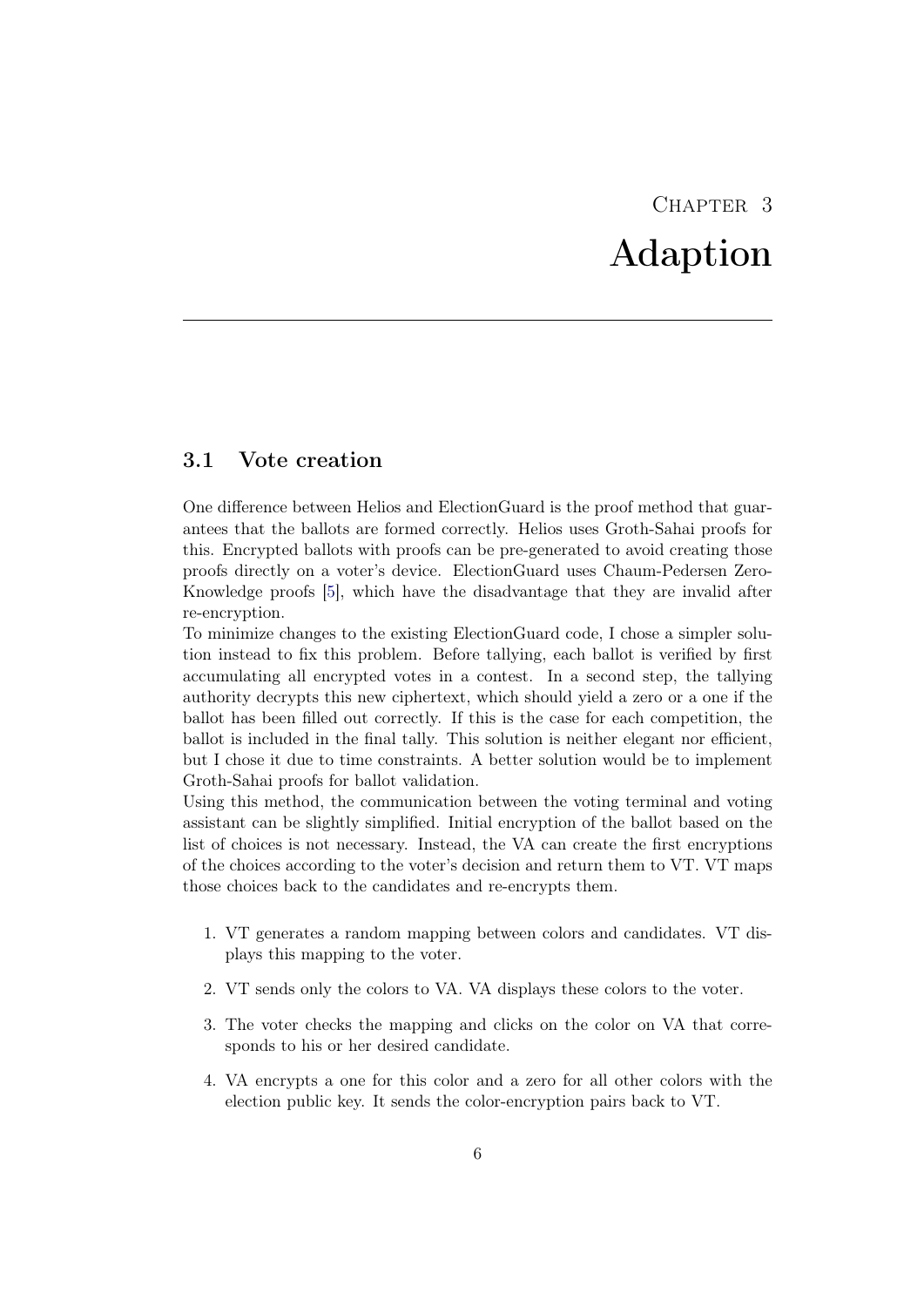### 3. ADAPTION 7

- 5. VT re-encrypts the ciphertext and assigns it to the candidate using its initially generated mapping. Since the VA has created the ciphertexts and therefore knows the corresponding plaintext, this step is necessary. It prevents VA from learning the voter's choice from the resulting ciphertext.
- 6. Steps 1 to 5 are repeated for each contest in the election. Then VT sends the resulting encrypted ballot to the server running ElectionGuard.

I adapted the re-encryption step for the exponential ElGamal system. Instead of multiplying the ciphertext by an encryption of one, which would work for textbook ElGamal [\[9\]](#page-19-9), it is multiplied by an encryption of zero. Due to the exponential ElGamal construction described above, this will have the effect of adding a zero to the ciphertext, which will ultimately re-encrypt the same plaintext.

## <span id="page-11-0"></span>3.2 Authentication

Helios requires each user to authenticate with a username and password before casting a ballot. ElectionGuard on the other hand delegates voter authentication to election workers, which have to make sure only eligible voters can use the ElectionGuard system.

For authentication, I chose a simpler approach compared to Helios. Before the election, each voter receives a random token. Upon casting a ballot, this token can be sent to the registrar together with the encrypted ballot. If the token is valid and has not yet been used, the registrar creates a signature of the encrypted ballot and publishes it. No signature is required to spoil a ballot. This allows non-eligible voters to check the security of the system as well, which is especially necessary if they are potentially affected by the election results. At the end of the election, anyone could verify that each encrypted ballot contained in the final tally has a corresponding valid signature from the registrar. The alternative solution has the advantage that it does not require secure storage of usernames and passwords and their transmission during the authentication step. It could potentially be further optimized by deriving the token from a secret together with the voter details. This would minimize the required secure storage to a single secret.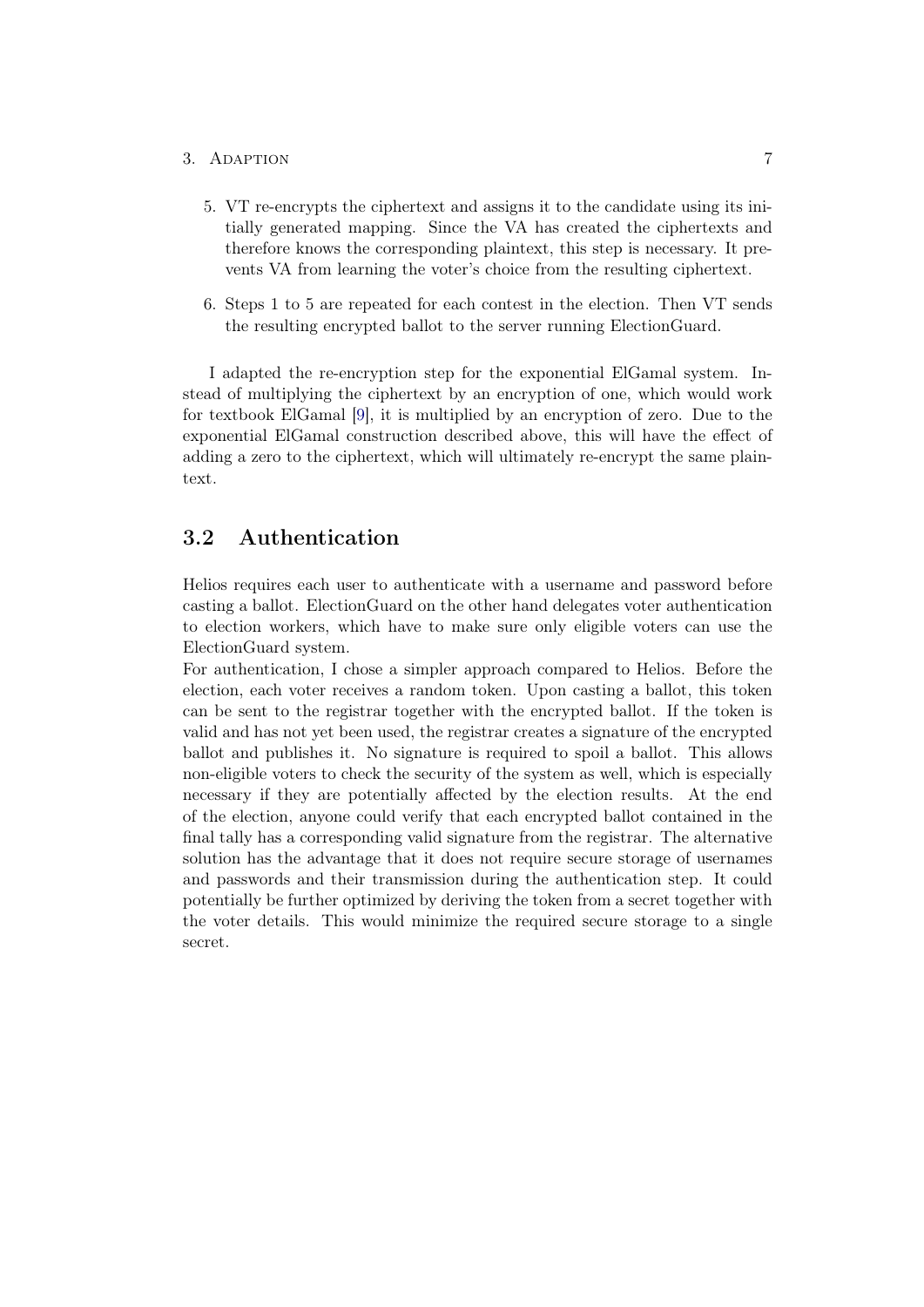# $CHAPTER$  4

# Implementation

## <span id="page-12-1"></span><span id="page-12-0"></span>4.1 ElectionGuard Web API

In its early stages, ElectionGuard was implemented in C. It includes all core functions such as the generation of election keys, the encryption of a plaintext ballot, the casting of ballots, and the creation of a tally. It is not necessarily intended for direct access by the end-user. Microsoft has released a web API written in  $C_{\mathcal{I}}^{\dagger}$  that allows developers to program their own voting devices, such as a voting terminal or ballot box, and access ElectionGuard functionality through HTTP. However, while I was working on this thesis Microsoft released a completely rewritten version of ElectionGuard in Python 3.8 [\[11\]](#page-19-11). The revised version is much better documented and the code is simple to understand. The main problem was that a web API was missing. Part of this project was therefore to write a web API to allow all devices involved in an election to communicate with a central ElectionGuard instance. Microsoft has already opened an issue on GitHub and described that they want to implement a web API using the Flask [\[12\]](#page-19-12) framework. Therefore, it was an easy decision to use Flask for the web API with the intention to possibly open a pull request at a later date. The resulting Flask API provides an interface for:

- Creating an Election.
- Creating a *CiphertextBallot* object from a ballot provided in JSON format. This endpoint supports ballots in the format described in the Artemis protocol.
- Casting or Spoiling a ballot.
- Receiving the election public key which is used by the voting devices to encrypt candidate choices.
- Receiving the election manifest, which is a JSON object containing all contests and their possible candidates for different ballot styles.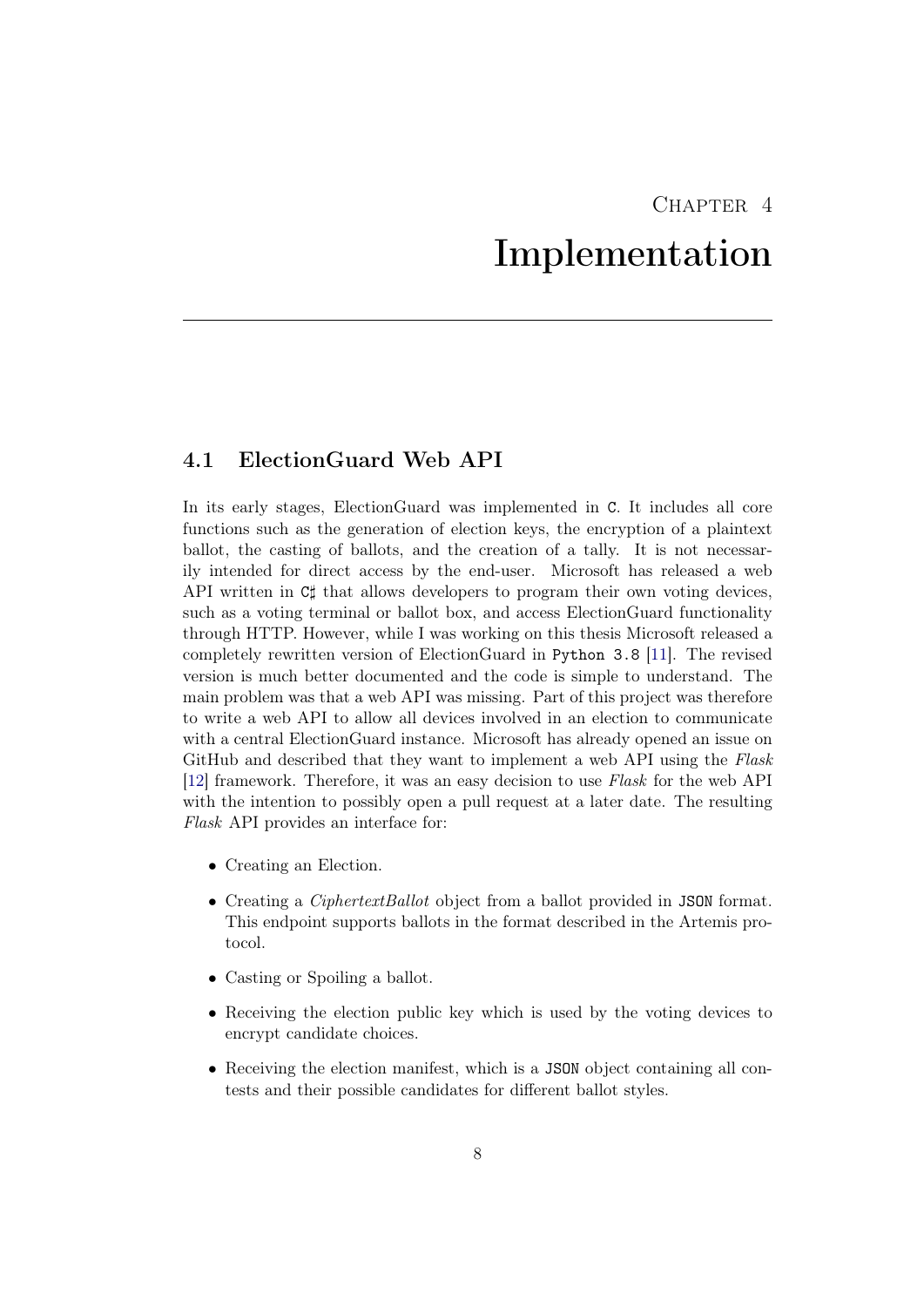### 4. Implementation 9

The Web API supports multiple concurrent elections on a single instance. The state of each election is stored in files on the server using the pickle package [\[13\]](#page-19-13). Pickle is used for serialization and de-serialization of Python object structures. For security reasons it is very important to ensure that only ElectionGuard writes and modifies files containing these pickle objects.

A fork of the official ElectionGuard Python repository was created to add my code [\[14\]](#page-20-0). Most of this code is split into three files in the src/electionguardFlaskApi folder. The file  $\text{flask}$  app.py is the one that should be executed to start the program, as it provides the endpoints for the users of the API. The task of handling the loading and saving of election-specific data is separate and is always called by the API endpoints. The most interesting part of fulfilling the actual consumer request is done in a third file. It contains a lot of function calls to the existing ElectionGuard code. The only change made to the original ElectionGuard code itself was to disable ballot validation, which is not possible with the intended Chaum-Pedersen proofs due to the re-encryption step. The ballot validation was therefore replaced by the simpler method described above.

## <span id="page-13-0"></span>4.2 ElectionGuard Admin Device

This project includes a simple user interface for creating an election, calling the tally endpoint, and clearly displaying the election results. It was implemented with VueJS [\[15\]](#page-20-1).

## <span id="page-13-1"></span>4.3 ElectionGuard Voting Terminal and Assistant

Since most of the changes to the original ElectionGuard protocol take place during the vote creation phase, the Voting Terminal (VT) and the Voting Assistant (VA) were the focus of this work. Both the VT and the VA are bundled in a single project. JavaScript using the VueJS framework is used to create a reactive web user interface.

### Setup

A user opens the same website on two separate devices to start the voting process. He then enters a random secret on both devices to link them together. A future solution using QR codes would make this step a little easier for the end-user. The communication between VT and VA is done over sockets using the library socket.io [\[16\]](#page-20-2). Socket.io enables efficient real-time communication, eliminating the need for each client to constantly poll for updates, resulting in a smooth user experience. To achieve this, in addition to the process that serves the site, a second process handles this communication by receiving messages and sending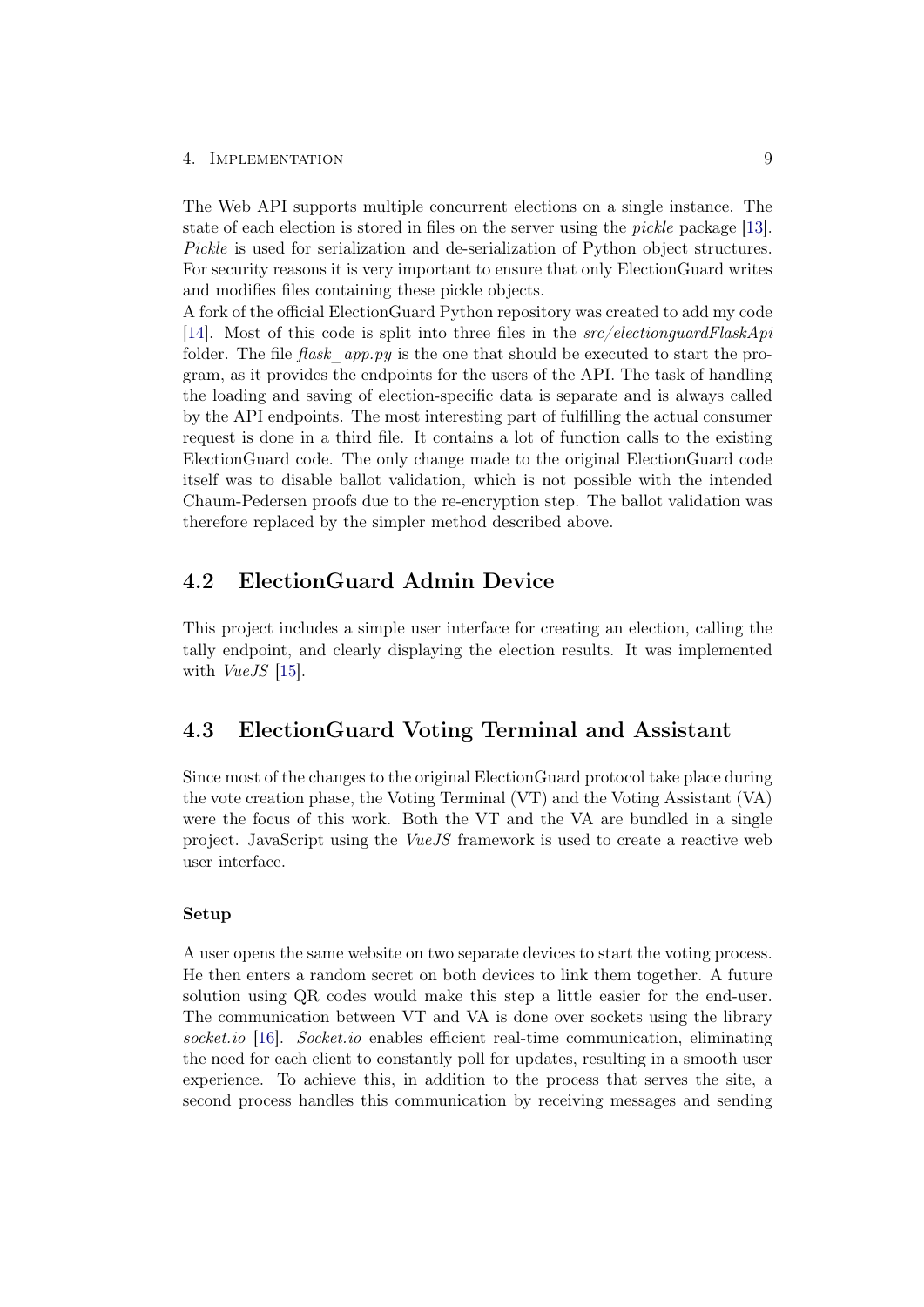# **Voting Terminal**

Election presidential election | Session secret-session-id-123

## **President ETH Zurich**

| green Linus Torvalds |
|----------------------|
| red Guido Van Rossum |
| blue Alan Turing     |

Figure 4.1: Interface of the Voting Terminal.

them to all other clients who have registered with the same secret. It is therefore important that the user enters a long, random secret.

### Candidate-color mapping

After the clients have established a connection, the next step is to present the candidates to the user. VT receives the public candidate list for the first contest and pairs each candidate with a random color from a predefined color set. It displays this pairing (Figure 4.1) and sends the list of used colors to VA.

### Encryption

The user decides which candidate to choose and selects the matching color on the VA (Figure 4.2). Since the VA does not know the candidate-color mapping, it cannot learn the choice as long as the VT is not malicious. The VA then encrypts a 1 for the selected color and a  $\theta$  for all other colors with the public key of the election. It sends the resulting ciphertexts back to the VT in combination with the corresponding colors. Using the previously generated mapping, VT assigns each candidate to the received ciphertext and re-encrypts it by multiplying it with the encryption of  $\theta$ . This process is repeated for each election contest. Finally, VT sends the generated ballot, consisting of each candidate associated with an encrypted 1 or  $\theta$ , to the ElectionGuard Web API.

On the voting devices the open-source *elgamal.js*  $[17]$  library is used for encryption. Because ElectionGuard changed the encryption step as described in the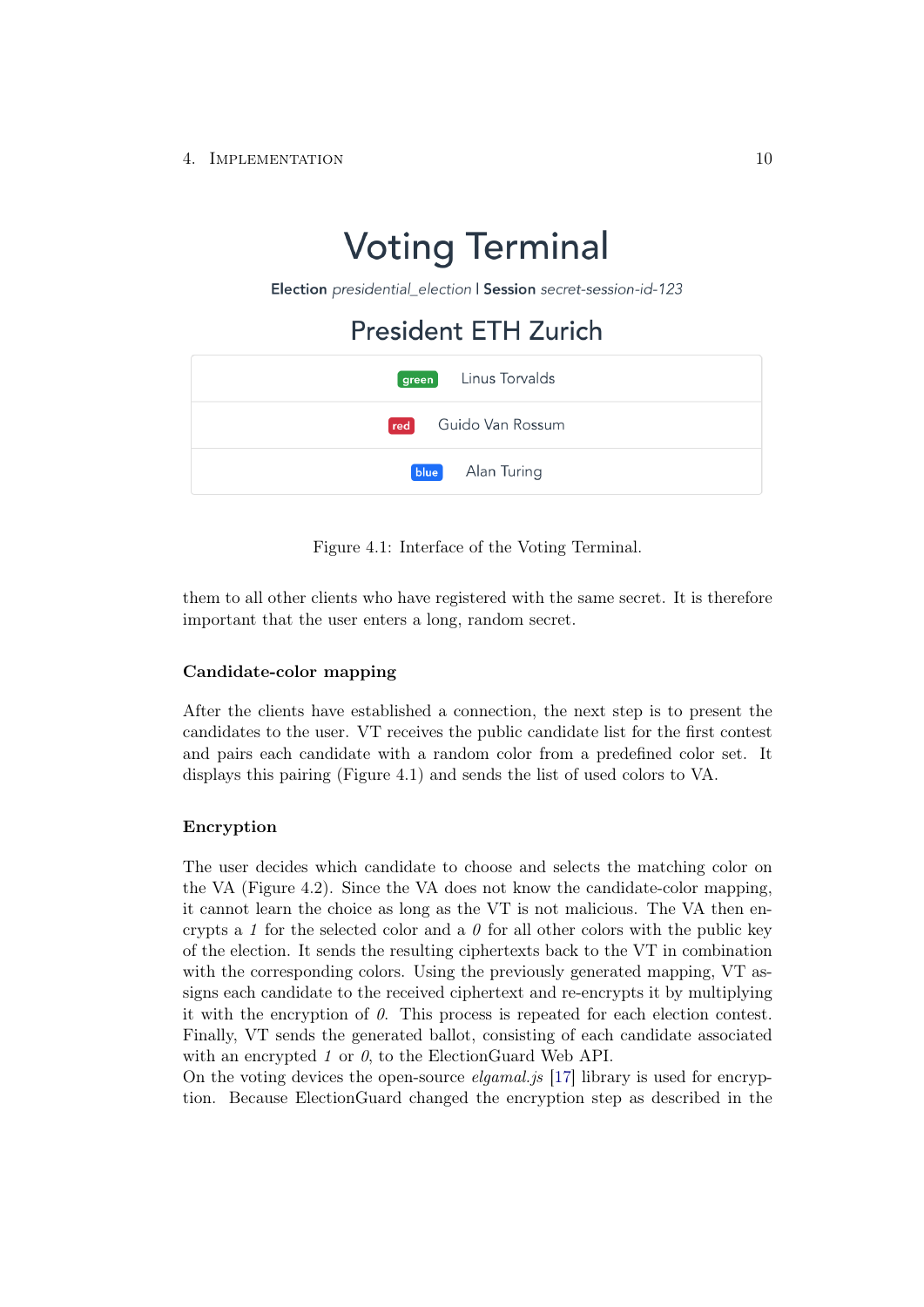### 4. Implementation 11

# **Voting Assistant**

Election presidential election | Session secret-session-id-123



Figure 4.2: Interface of the Voting Assistant, giving the voter the option to select a color.

Cryptography section above, this change had to be incorporated into the elga $mal.$ js library as well. The constants p and q used for encryption are hard-coded into the project, similar to ElectionGuard.

### Cast & Spoil decision

At the end of the encryption step, the generated ballot was sent to the Web API in JSON format. To use further functionality provided by ElectionGuard, we need to convert this ballot into a Python *CiphertextBallot* object. Internally, such an object consists of all candidates in plaintext with either an encrypted  $\theta$  or 1 assigned to each candidate. Since this object is almost identical to our previously generated JSON object, the conversion is quite simple. Only the encryption steps provided by ElectionGuard can be omitted since we have already done this on the voter's devices. The last step a user has to take is to decide if he wants to either cast or spoil the ballot. ElectionGuard already provides the functionality to mark a CiphertextBallot accordingly. So it is sufficient to send this decision to the web API which utilizes this functionality.

## <span id="page-15-0"></span>4.4 Registrar

In the initial phase of this project, I implemented a simple registrar. It can be used to generate PINs to be distributed to the eligible voters for a specific election. The registrar then provides a web API that enables consumers to: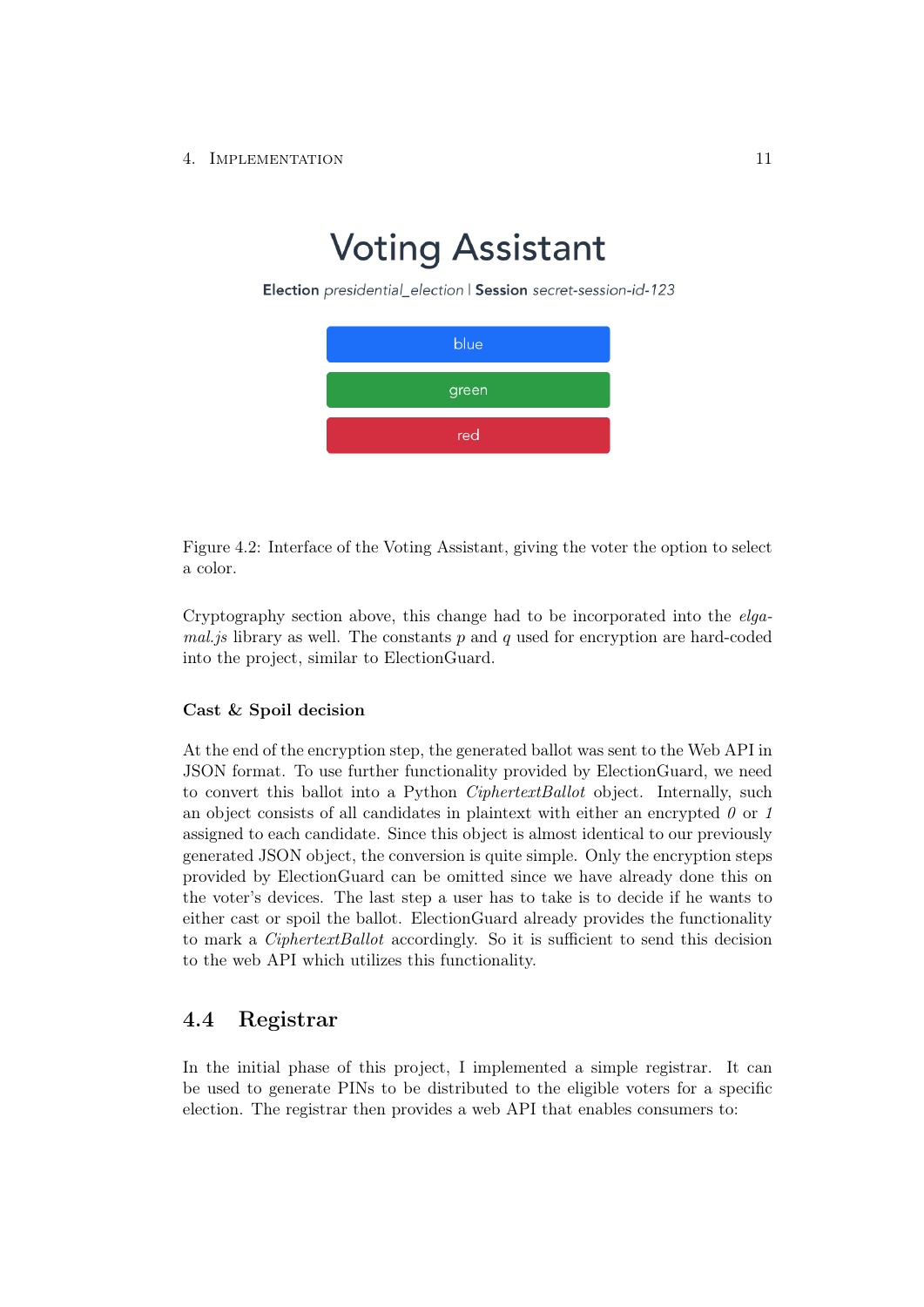- 4. IMPLEMENTATION 12
	- Enter a ballot and PIN. If the PIN is valid, the API uses the RSA algorithm to produce a signed version of the ballot.
	- Provide a signature and let the API check if the signature is valid.

At the end of an election, the registrar is intended to publish all the signatures along with the encrypted ballots. There is an additional verification script that can be executed by anyone who wishes to verify those signatures.

## <span id="page-16-0"></span>4.5 Additional Code

### <span id="page-16-1"></span>4.5.1 Controller

The controller script was used to run an election using the old  $C^{\dagger}$  version of the ElectionGuard Web API. Since Microsoft has deprecated this version, the script is now obsolete.

### <span id="page-16-2"></span>4.5.2 Python Ballot Box

Similar to the controller script, the ballot box implementation in Python was intended for use with the now outdated web API. Microsoft delegated the task of keeping track of the IDs of the cast and spoiled ballots to the user, which led to the creation of this script. It provided another web API to do just that. Fortunately, this functionality was directly integrated into the revised version of ElectionGuard.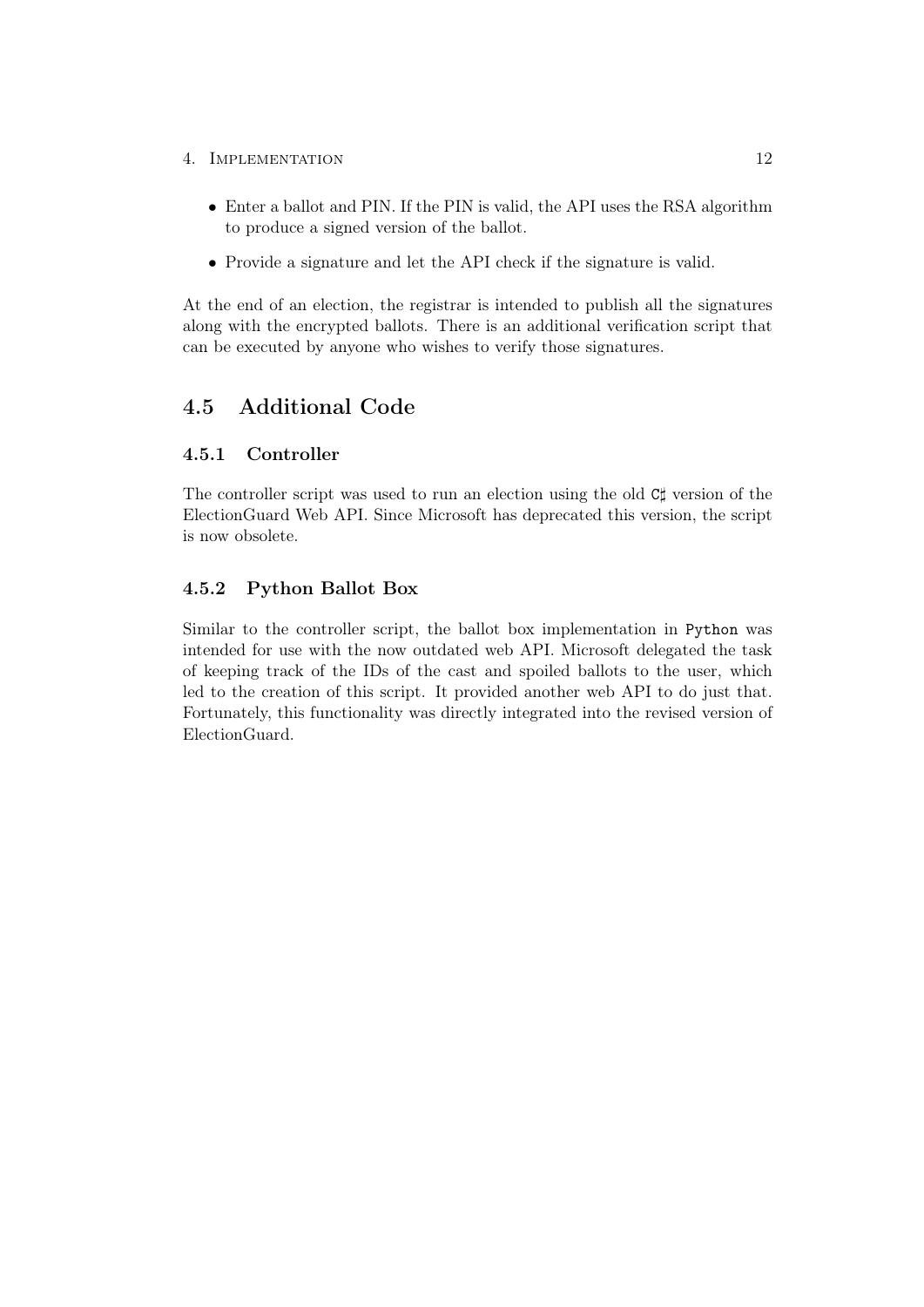# CHAPTER 5 Conclusions

<span id="page-17-0"></span>In the past, many different systems have been proposed for electronic voting. Many of them lack a secure foundation, while others have made the leap into practice. Some did both. What makes ElectionGuard stand out in this mix is that it is developed by one of the largest technology companies in the world. Microsoft has very talented researchers with numerous publications in the field of cryptography and voting. They also get the necessary attention from researchers who take a second look at the system to possibly find design problems or errors in the code. It remains to be seen how and if ElectionGuard will grow in the future and possibly even be used in the US presidential election in 2020.

This thesis tries to present some ideas on how ElectionGuard can be used for electronic remote voting, what the challenges are, and an approach for a possible implementation. This implementation has not been subjected to a security analysis, neither has Artemis at the time of writing this thesis. It should therefore not be used in real elections.

## <span id="page-17-1"></span>5.1 Further Ideas

The time constraints for this work allowed me only so much to do. I want to end this thesis with a few improvements that could be considered in the future:

- Registrar: The current registrar is quite simple and not tightly integrated into the system. Instead, the registrar could be split into multiple trustees. This would aid in making sure that tokens don't get linked to individual voters and an accurate list of eligible voters is used.
- Web API: The web API currently does not support a real key ceremony, but only one trustee. Furthermore, in the future, an SQL database could be used instead of storing the state of an election in files. Solving both tasks correctly is not trivial, therefore a simpler approach was chosen for this project.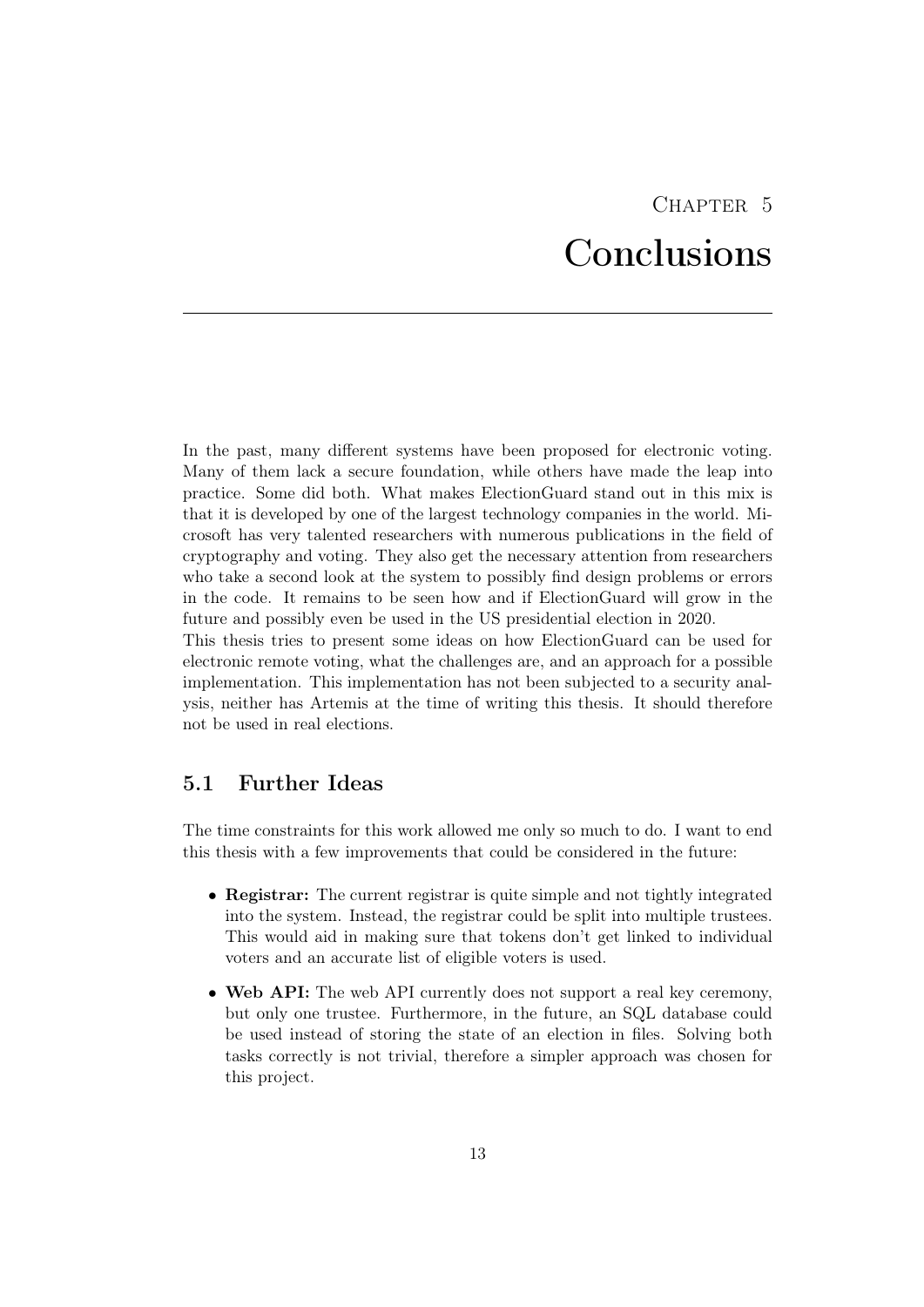- 5. Conclusions 14
	- Ballot validation: A clean solution for validating ballots needs to be considered. Using Groth-Sahai proofs similar to Helios would be a possible approach.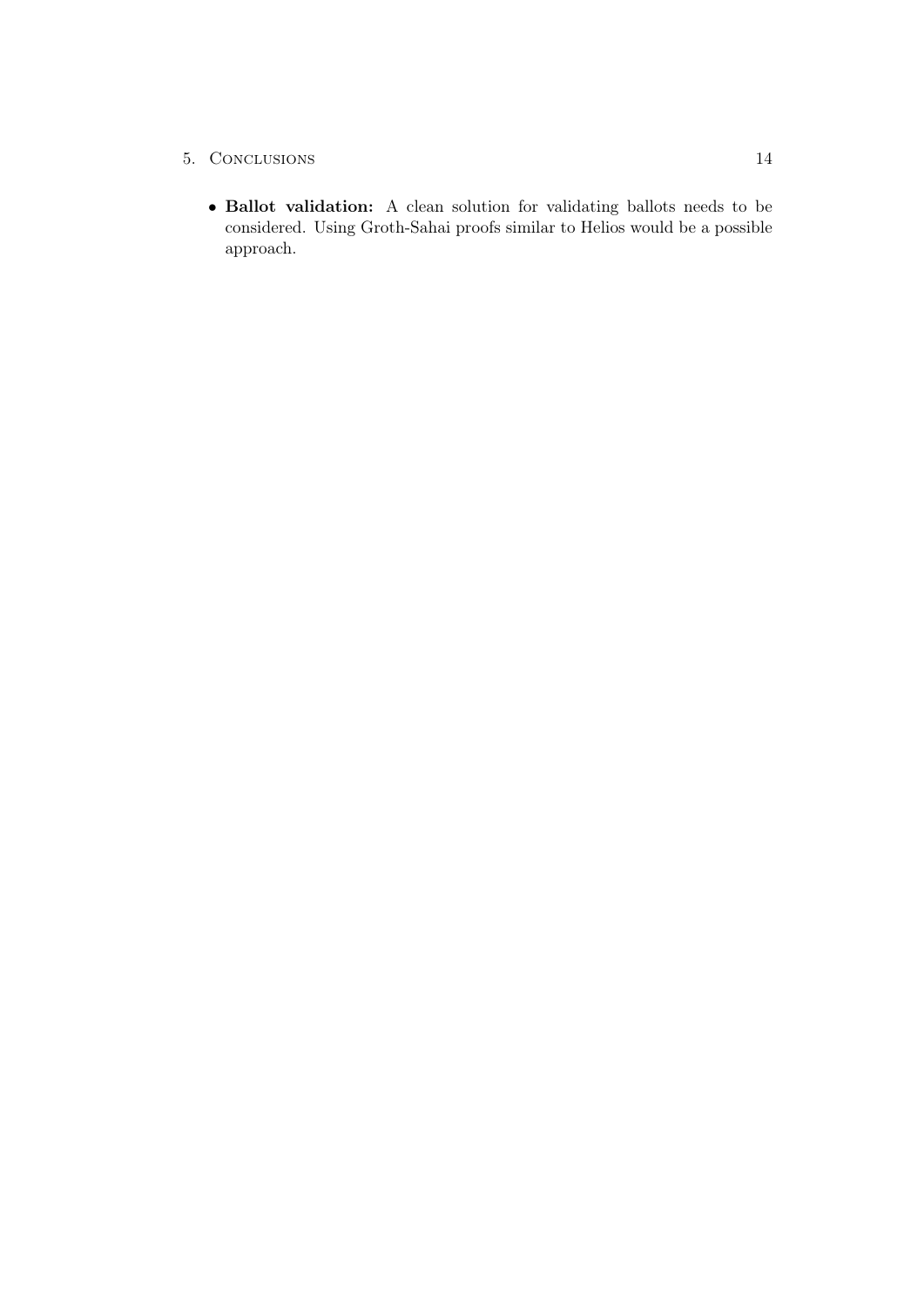# Bibliography

- <span id="page-19-1"></span><span id="page-19-0"></span>[1] "Building an end-to-end verifiable election using electionguard." [Online]. Available: [https://github.com/microsoft/electionguard/wiki/](https://github.com/microsoft/electionguard/wiki/Building-an-End-to-end-Verifiable-Election-with-Electionguard) [Building-an-End-to-end-Verifiable-Election-with-Electionguard](https://github.com/microsoft/electionguard/wiki/Building-an-End-to-end-Verifiable-Election-with-Electionguard)
- <span id="page-19-2"></span>[2] M. Boss, "Artemis: Solving the secure platform problem for the helios evoting system," 2020.
- <span id="page-19-3"></span>[3] B. Adida, "Helios: Web-based open-audit voting," USENIX security symposium, 2008.
- <span id="page-19-4"></span>[4] J. Groth and A. Sahai, "Efficient non-interactive proof systems for bilinear groups," pp. 415–432, 2008.
- <span id="page-19-5"></span>[5] D. Chaum and T. P. Pedersen, "Wallet databases with observers," pp. 89– 105, 1992.
- <span id="page-19-6"></span>[6] J. Benaloh, "Electionguard preliminary specification v0.85." [Online]. Available: [https://github.com/microsoft/electionguard/wiki/Informal/](https://github.com/microsoft/electionguard/wiki/Informal/ElectionGuardSpecificationV0.85.pdf) [ElectionGuardSpecificationV0.85.pdf](https://github.com/microsoft/electionguard/wiki/Informal/ElectionGuardSpecificationV0.85.pdf)
- <span id="page-19-7"></span>[7] P. L. V. Hua Wu and F. Zagórski, "Privapollo – secret ballot e2e-v internet voting," 2019.
- <span id="page-19-8"></span>[8] S. Fleming, "The inside story of microsoft's electionguard pilot in wisconsin," Microsoft News, 2020. [Online]. Available: [https://news.microsoft.com/](https://news.microsoft.com/on-the-issues/2020/05/13/microsoft-electionguard-pilot-wisconsin/) [on-the-issues/2020/05/13/microsoft-electionguard-pilot-wisconsin/](https://news.microsoft.com/on-the-issues/2020/05/13/microsoft-electionguard-pilot-wisconsin/)
- <span id="page-19-9"></span>[9] T. ElGamal, "A public key cryptosystem and a signature scheme based on discrete logarithms," IEEE transactions on information theory, vol. 31, no. 4, pp. 469–472, 1985.
- <span id="page-19-10"></span>[10] J. Benaloh, "End-to-end verifiability," 2016. [Online]. Available: [https://www.microsoft.com/en-us/research/wp-content/uploads/](https://www.microsoft.com/en-us/research/wp-content/uploads/2016/11/e2e-primer.pdf) [2016/11/e2e-primer.pdf](https://www.microsoft.com/en-us/research/wp-content/uploads/2016/11/e2e-primer.pdf)
- <span id="page-19-11"></span>[11] "Electionguard-python." [Online]. Available: [https://github.com/microsoft/](https://github.com/microsoft/electionguard-python) [electionguard-python](https://github.com/microsoft/electionguard-python)
- <span id="page-19-12"></span>[12] "Flask." [Online]. Available: <https://flask.palletsprojects.com/en/1.1.x/>
- <span id="page-19-13"></span>[13] "pickle." [Online]. Available: <https://docs.python.org/3/library/pickle.html>